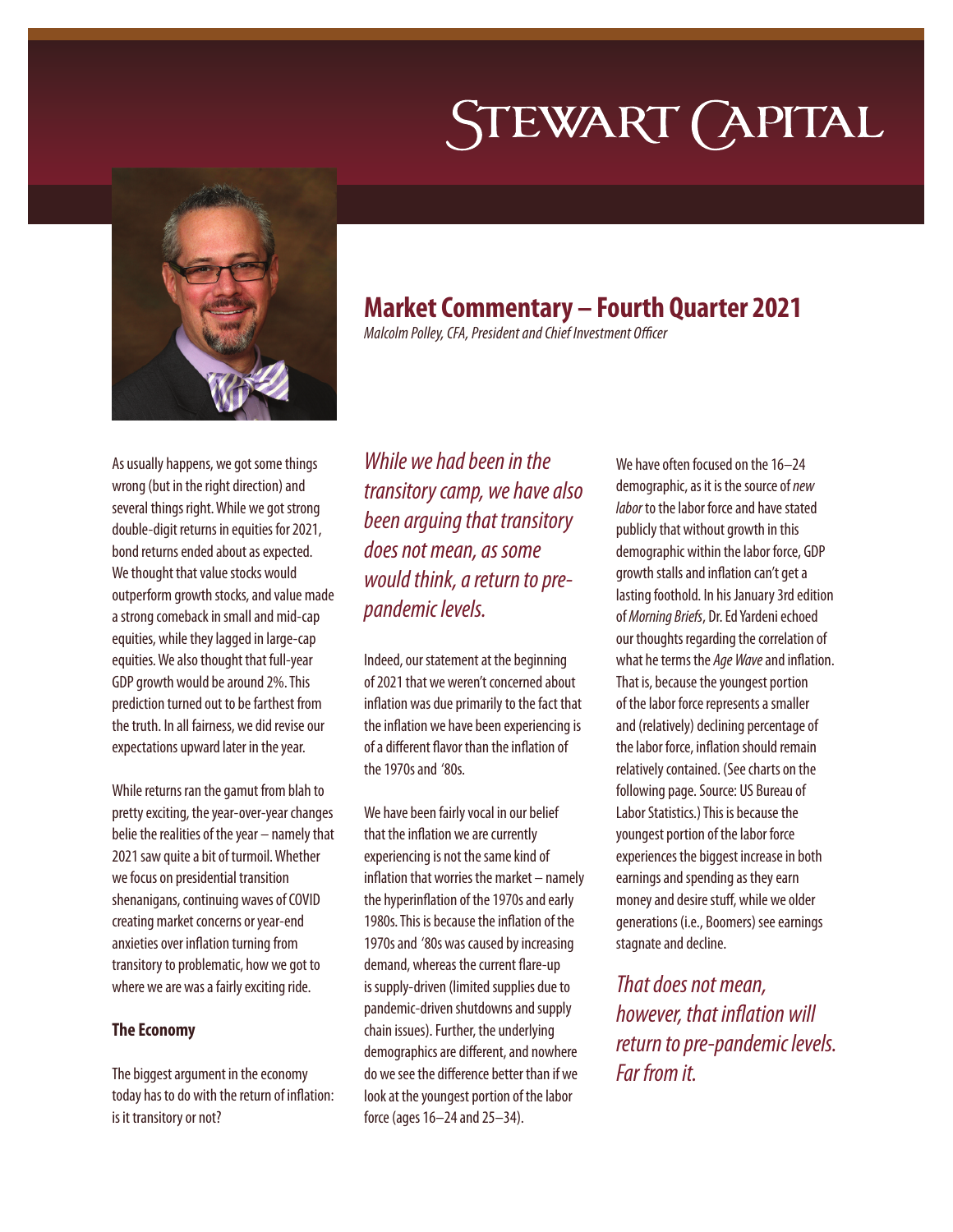





We have also been pretty vocal in our belief that while inflation will likely subside from the current levels north of 6%, it will likely only decline to between 3% and 4% – higher than the Federal Reserve (Fed) would like and higher than the last decade or more of experience.

Employment has also bounced back rather nicely, with the unemployment rate declining to 3.9%. While that is still higher than the pre-pandemic lows, it is also in-line with what is largely believed to be full employment.

Of greater interest (and concern) is the widening gap between the numbers of available jobs and the unemployed people available to fill those jobs. The JOLTS data (Job Openings and Labor Turnover Survey) for November, released the first week of January 2022, shows unemployed people at approximately one-third of

pre-pandemic highs. Job openings also remain very strong, crossing over the total number of unemployed persons in May of 2021 and now standing at approximately 10.5 million jobs. (Down from approximately 11.1 million in October 2021, see chart below. Source: US Bureau of Labor Statistics, JOLTS.) Strength in job formations, coupled with a shortage of available workers, has created a situation where unemployed people now have the luxury of waiting for the job they want on terms they want, and where employed people are increasingly willing to leave their existing job – even if it means they don't have one with which to replace it. This has caused wage pressures – particularly at the lower end of the compensation and experience range. Wage inflation (something about which we have been concerned) is real, and it seems as if it is here to stay – at least for a while.



#### **Interest Rates**

We were at zero on Fed Funds a year ago and are still there today. As the fourth quarter of 2021 started, we expected the Fed to announce it was beginning its tapering program (announced the beginning of November 2021). However, because Fed chairman Jerome Powell faced the likelihood of not being re-appointed, he had been quite dovish about the interest rate environment…and then the Biden administration announced that it would reappoint him to lead the Federal Reserve for another term. Almost immediately Powell did an about-face, indicating that the Fed would speed up its tapering, ending the program in the second quarter, and would likely hike rates both sooner than expected and more frequently. The Fed is now widely expected to increase short-term rates three times in 2022 for a total of 0.75%.

Our initial outlook for how rates would end the year was spot on. We had predicted that the 10-year Treasury Note would end at 1.50%, and it ended the year at 1.51%. We had further predicted that the 30-year Treasury Bond would finish the year close to 2%, and we ended the year at 1.90%.

What you don't see, however, was the rather volatile year interest rates (and by extension, bonds) had. Rates rose so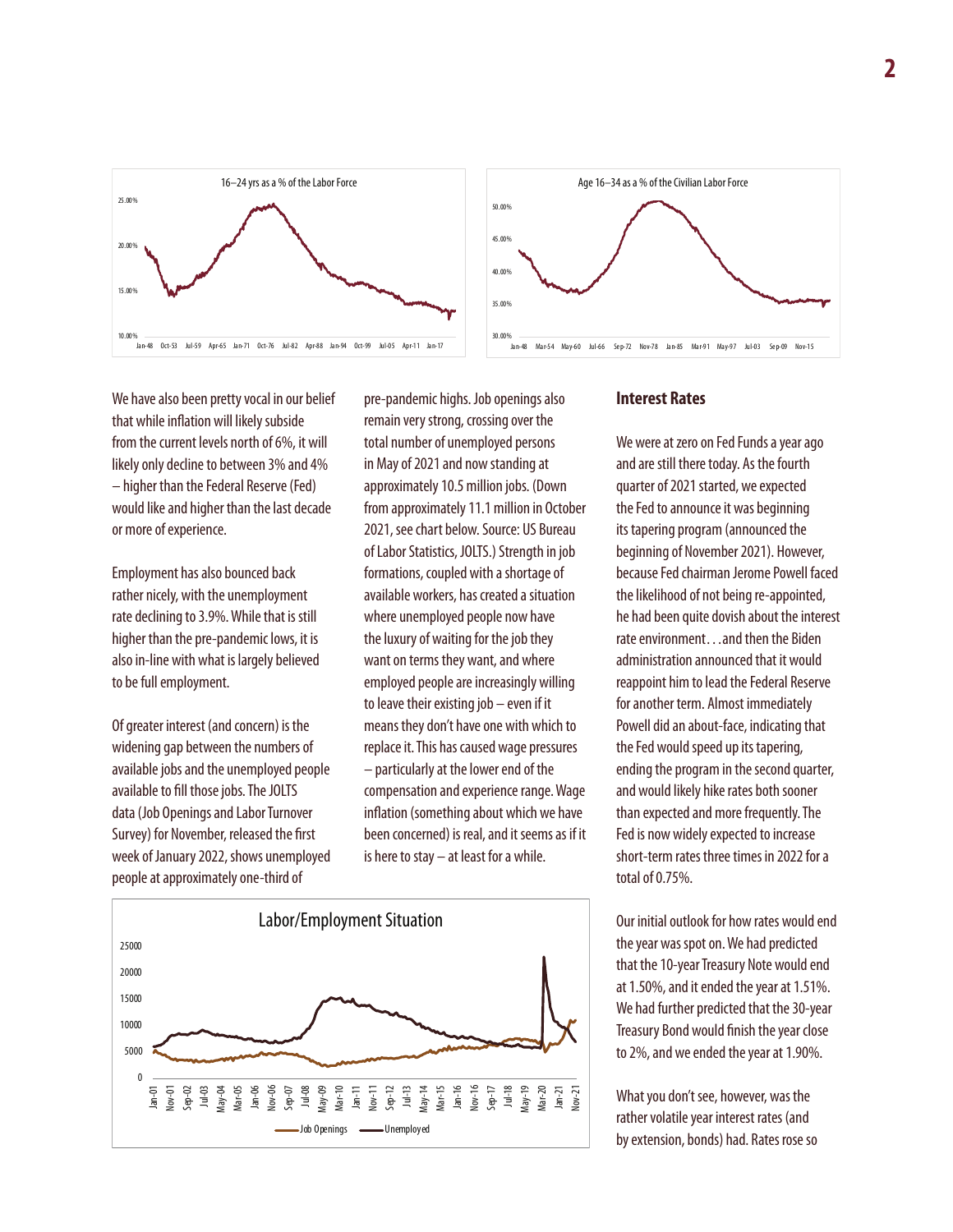aggressively early in the year that we revised our outlook for both the 10-year and 30-year treasuries to 2% and 2.5%, respectively. While during the first quarter and early second quarter it certainly seemed as if rates were headed sharply higher, the climb stalled as renewed COVID concerns, international buyers competing with the Federal Reserve for bonds as well as dovish comments from the Federal Reserve helped to push rates back down – somewhat.

We were also right to warn about the impact the ultra-low interest rate environment would have on bond returns.

*We were hard pressed to find a scenario where bond indices would provide more than very modestly positive returns and believed it a very real likelihood that we could see negative returns from bonds for the full year.* 

Other than the Fed Funds rate, interest rates ended the year modestly higher across the yield spectrum, causing bond returns to turn negative for all but the shortest duration offerings and municipal bonds. We aren't expecting much different results for 2022.

#### **Market Overview**

Equity markets had a monster year. Even though the market did not go straight up (though we are sure that it seemed to do so for some), every major non-Russell domestic equity index, except for the S&P MidCap 400 Growth Index, saw greater than 20% returns and value outperformed growth everywhere except in large-cap equities. This is on top of double-digit returns in 2020. Even international equities (MSCI EAFE Index) had a decent year, albeit much lower than domestic equities, returning more than 11%. Yes, we had some volatility with six downturns of more than 3% and yes, the yield curve worked higher, but all is well! Or is it?

As we stated last year, as is often the case, markets tend to take the future to extremes in terms of its assumptions.

*We believe that the stickier than expected inflation and the likelihood of higher interest rates coupled with slowing growth will act to put pressure on indicis overweighted with growth names due to their market cap weightings.* 

Growth may have done well in a zero-rate environment where the cost of capital doesn't matter and far-future earnings receive nary a discount, but in a rising rate environment, earnings and stability of earnings matter. Cost of capital matters. Far-future earnings are not worth nearly as much as current and near-term earnings.

#### **Outlook**

We have been in an ultra-low interest rate environment for so long that people had forgotten what it means to actually have a cost to debt capital. That is changing. We believe that this year will kick off the beginning of a secular upward move in interest rates that will reach its zenith sometime after your author is no longer in the business. (Typical secular interest

rate cycles last 20–40 years.) That does not mean, however, that interest rates will march upward in a straight line for the next couple of decades. As is typically the case, there are numerous cyclical rate cycles within a longer secular cycle. As is also typically the case, the Federal Reserve does not lead rates higher, they follow. The current cycle will be no different.

Based on the yield curve, it is apparent that the market believes we will get at least three 0.25% Fed Funds rate hikes during 2022, probably beginning sooner rather than later. Indeed, if you follow the dot-plot of rate expectations by the members of the Federal Reserve Open Market Committee (FOMC), they are also expecting the Fed Funds rate to be at 0.75% by year-end. What we find interesting is that the dot-plot (which measures FOMC members' expectations for interest rates, the economy and inflation) sees rates potentially rising an additional 0.75%–1% in 2023 to between 1.5%–2% before levelling off at roughly 2.5% in 2024. Why is that?

In order to understand the FOMC's reasoning, you also need to understand their outlook for growth and inflation, as well as the real rate environment over that same time period. (Real rates are the nominal or headline rate less the inflation rate.) With a current Fed Funds rate of 0%– 0.25%, the current real rate is roughly -6% – very easy money. Looking into out years and using FOMC expectations indicate a real Fed Funds rate of between -1.25% to -2.5% (assumes inflation of between 2%–3.25%) in 2022, a real Fed Funds rate of -0.75% to -0.25% (assumes inflation of between 2%–2.5%) in 2023 and a real Fed Funds rate of 0% to 0.75% for 2024. A pretty benign interest rate environment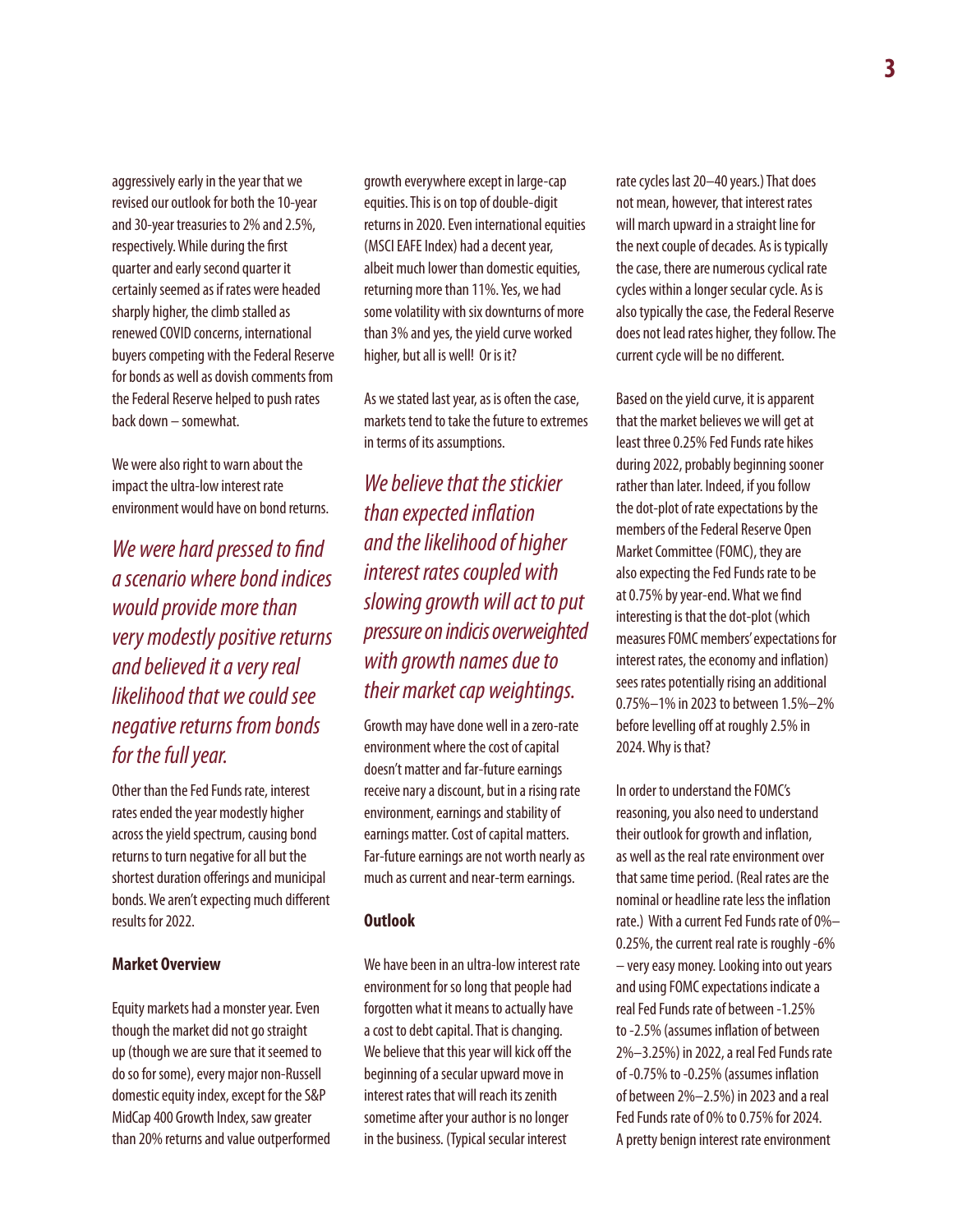that hinges on inflation coming back to pre-pandemic levels. And yet, as easy as monetary policy looks to stay, the reality is that the Fed is walking a tight rope.

It is clear that the Fed can't simply stand by and do nothing. The economy is doing well, and inflation is running hotter than nearly anyone would like and yet, they are also fighting a natural fiscal tightening. This is because the \$5 trillion spending orgy that the federal government underwent to save us from the pandemic-induced shutdowns won't be repeated. Even had the \$2–\$3 trillion Build Back Better legislation passed, that only amounted to roughly \$300 billion in annual spending – still a \$4.7 trillion reduction from the previous year.

*So, the Fed walks a tight rope between the fiscal tightening currently taking place and the monetary tightening they must do to keep the economy from inflating any more than it has.* 

Will they be successful? Our expectation is that the Fed will stay behind the (yield) curve, and the markets will likely dictate where Fed policy ends.

We believe that the Fed Funds rate will rise by at least 0.75% with the Fed Funds rate ending in a range of 0.75 – 1.00%. The yield curve will remain upward sloping with its long end reflecting how well or poorly the Fed does in walking its tight rope. For now, we see the ten-year Treasury note ending the year at 2.25% and the thirty-year bond ending at 2.6%. Could we have some volatility around

those numbers? Certainly, with the likely volatility being higher rather than lower.

This rate outlook also implies expectations for negative returns from bonds (as rates rise, prices fall). As we expect a difficult return year for bonds, our focus will be on preservation of capital in the fixed income sector. We believe that it is prudent to take steps to reduce the volatility in our fixed portfolios by focusing on one-year corporate bonds that will give us a little added yield relative to government securities and will give us the flexibility to reallocate those dollars a year hence at higher rates; and by looking to more nontraditional means of protecting principal.

We expect that GDP will slow in 2022, largely because of the fiscal tightening that is occurring. Less extra spending means less extra liquidity sloshing around, meaning slower growth. Although, in this case, slower is a relative term. We expect full-year GDP to come in around 4%, with faster growth in the first half of the year than the back half.

Equity markets are also facing a shift. With ultra-low interest rates, the cost of capital was extremely low, and nearly any project could be justified. Similarly, the discount rates used to value future cash flows have also been quite low. In fact, we have argued for nearly a decade that the discount rate assumptions used have been wrong because the base rate was too low. (Can you really justify discounting future earnings by nearly zero forever?) Ultimately, as interest rates rise, all else equal, values fall. There are, however, some potential offsets because, of course, not all companies are equal.

Over at least the last decade of ultra-low interest rates, companies with more volatile or more future-dated earnings did not receive the valuation discount a more normal rate environment would have imposed. This meant that higher-growth companies were more highly valued because their future earnings would grow more rapidly, and those future earnings would not be heavily discounted. Relatively more stable, lower-growth companies that had more bond-like earning streams did not get the benefit of more stable earnings and saw relative values falter. Therefore, value stocks have underperformed growth stocks for the last decade or more.

In fact, as various market capitalization weighted indices saw growth stocks become a greater percentage of those indices, due to better stock price performance in a low-rate environment, the indices saw outperformance relative to value stocks accelerate. We believe that scenario is in the process of changing.

As we noted at the beginning of this commentary, value stocks outperformed growth stocks across the market capitalization spectrum in all but large-cap equities. We believe that outperformance will continue in 2022. We don't, however, expect that equities will have nearly as strong a year as they did in 2021.

According to Yardeni.com, IBES consensus estimates are for 2022 S&P 500 EPS of \$223.04. This is a growth rate of just a little over 8% above the \$205.79 expected for calendar 2021, and a substantial slowdown versus the 24%+ growth rate of 2021 versus 2020.